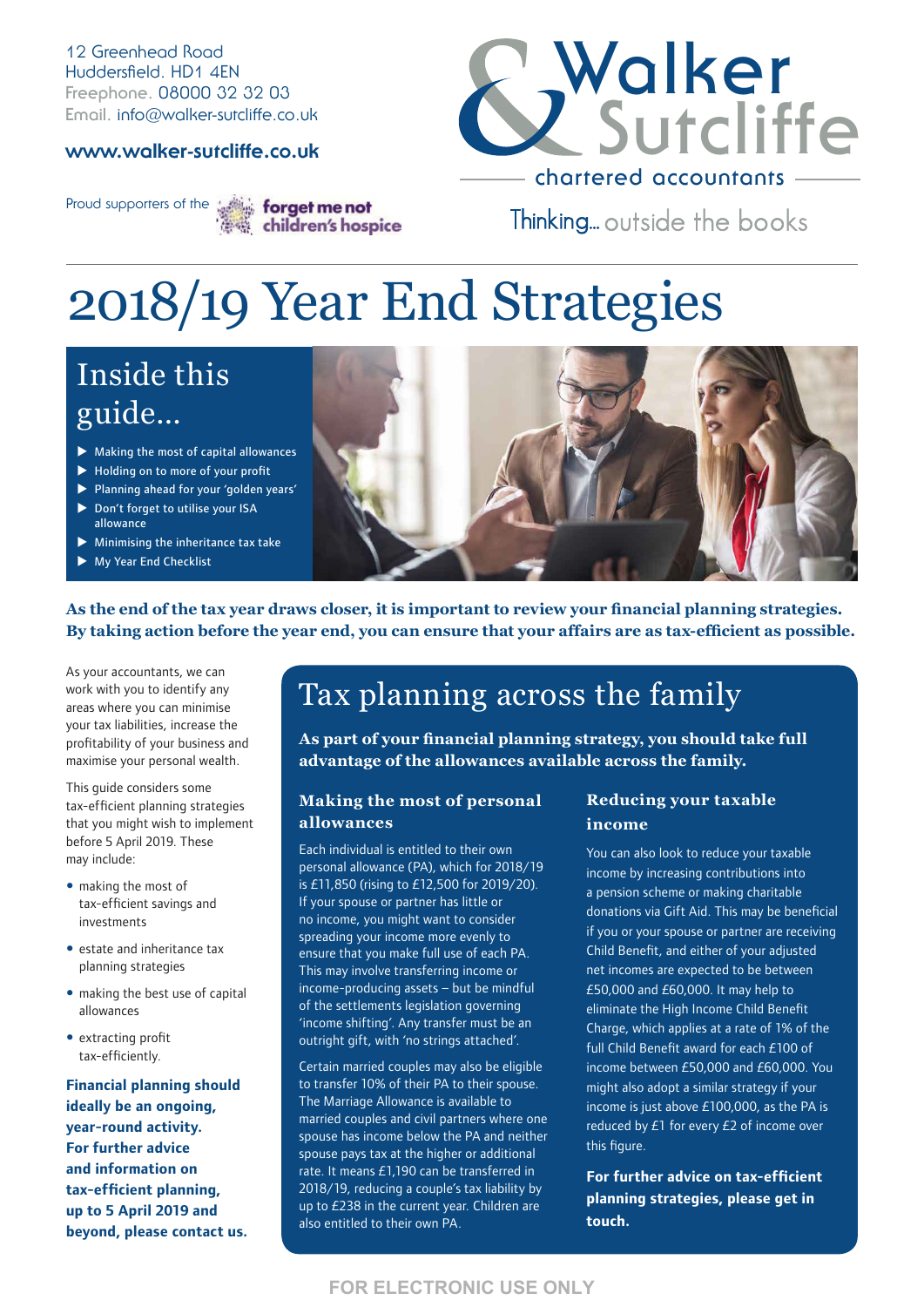# Making the most of capital allowances

**When you buy a tangible asset, such as business equipment, the cost of the asset can be offset against the profit by claiming capital allowances.**

The majority of businesses are able to claim a 100% Annual Investment Allowance (AIA) on the first portion of expenditure on most types of plant and machinery (except cars). The AIA applies to businesses of any size and most business structures, but there are provisions to prevent multiple claims.

In the 2018 Autumn Budget, the Chancellor announced an increase in the AIA from £200,000 to £1 million, which applies to expenditure incurred from 1 January 2019 to 31 December 2020. Complex calculations may apply to accounting periods which straddle these dates. It is therefore important to time the purchase of plant and machinery carefully, in order to make the most of the increase.

Enhanced Capital Allowances (ECAs) aim to encourage 'greener' investment by providing 100% first year allowances for some investments, including energy-saving equipment and low  $CO<sub>2</sub>$ emissions cars (up to 50 g/km from 1 April 2018).

Expenditure not covered by the AIA or ECAs enters either the main pool or special rate pool, attracting writing down allowance (WDA) at a rate of 18% or 8% respectively. The special rate 8% pool includes cars with  $CO<sub>2</sub>$  emissions exceeding 110 g/km, long

life assets and certain specified integral features of buildings. The 2018 Autumn Budget revealed that the rate of WDA on the special rate pool of plant and machinery will be reduced from 8% to 6% from 1 April 2019 for businesses within the charge to corporation tax and 6 April 2019 for those within the charge to income tax. Again complex calculations may apply to accounting periods which straddle these dates.

Typically, a purchase made just before the end of the current accounting year will mean the allowances will usually be available a year earlier than if the purchase was made just after the year end. In the same way, the disposal of an asset may trigger an earlier claim for relief or even an additional charge to tax.

In addition, a new capital allowances regime has been introduced for structures and buildings. The Structures and Buildings Allowance will apply to new non-residential structures and buildings. Relief will be provided on eligible construction costs incurred on or after 29 October 2018, at an annual rate of 2% on a straight-line basis.

**Contact us for advice on how to optimise the AIA for your business.** 

# Holding on to more of your profit

**Running a business requires hard work and dedication, and it's important to maximise the financial rewards of your endeavours. Below are some of the key strategies for extracting profit tax-efficiently.**

Corporation tax is the tax due on a company's profits, while personal income tax generally applies to what is drawn out of the company by means of a salary, bonus or other forms of

#### **Taking a dividend versus a salary/bonus**

Following recent changes to the dividend regime, the question of whether it is better to take a salary/bonus or a dividend requires careful consideration.

is paid, whereas a salary or bonus is generally tax deductible for the company. Looking at national insurance contributions (NICs), a salary or bonus can carry up to 25.8% in combined employer and employee contributions, while dividends are paid free of NICs.

The current Dividend Allowance (DA) is £2,000 a year – this fell from £5,000 in April 2018. The DA charges £2,000 of the dividend income at 0% tax – the dividend nil-rate. The rates of rate taxpayers; 32.5% for higher rate taxpayers; and 38.1% for additional rate taxpayers. So while there may still be potential

benefits for a director-shareholder taking a dividend over a

#### **Other ways of extracting profit**

extracting profit from your business. These might include:

- $\bullet$  pension contributions employer pension contributions can be a tax-efficient means of extracting profit from a company
- considering incorporation if you are self-employed or a partner, incorporating may provide more scope for saving or deferring tax – but be sure to talk to us first
- making the most of tax-free allowances such as mileage payments, which apply when you drive your own car or van on
- property where property which is owned by you is used by the company for business purposes, you are entitled to tax implications to consider, so care needs to be taken.

**We can help you make the most of your business by extracting profit tax-efficiently.**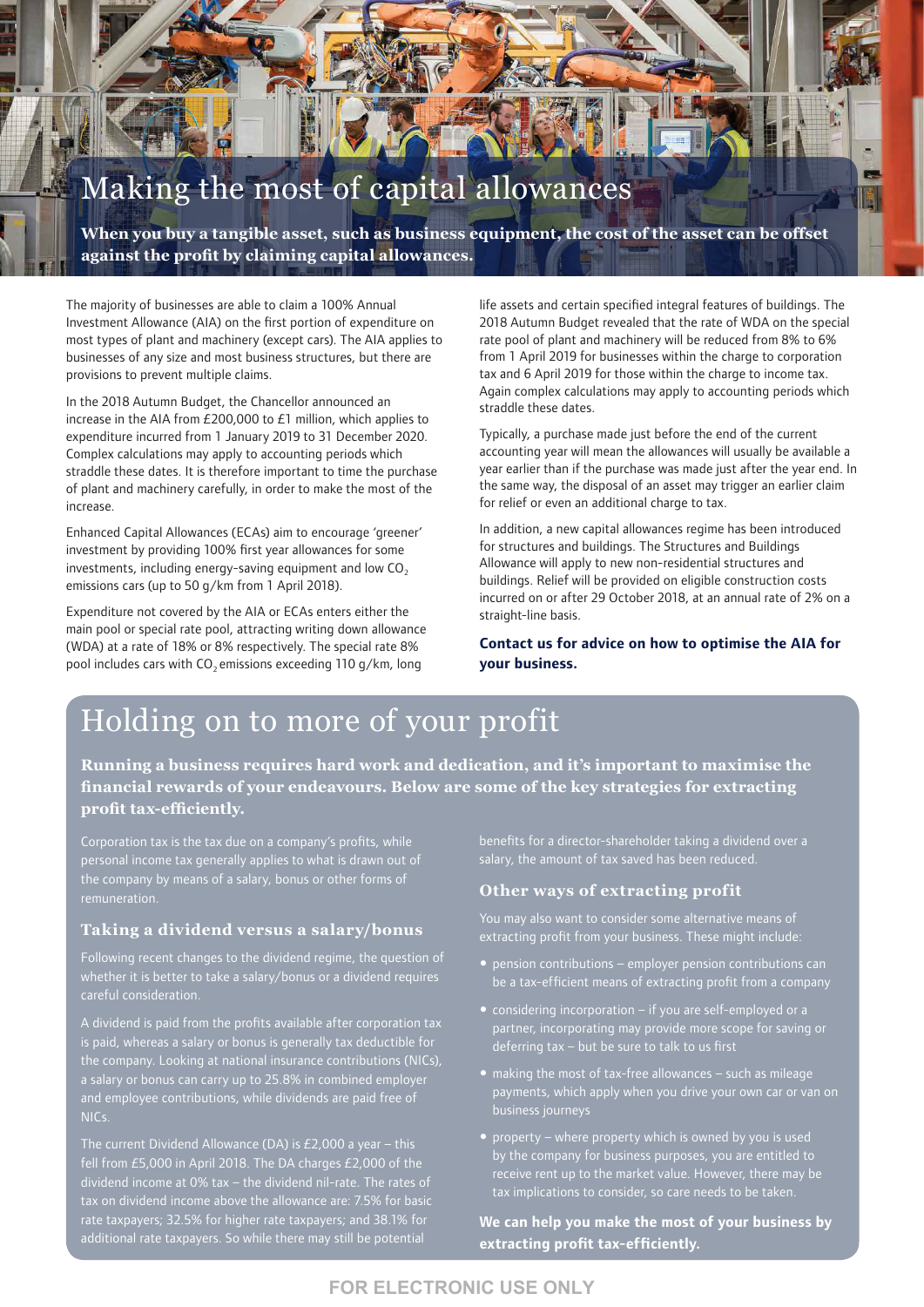## Planning ahead for your 'golden years'

**Despite the introduction of pensions auto-enrolment, many individuals still run the risk of facing an income shortfall upon retirement.** 

If you are not in an appropriate employer scheme, it is essential to make your own arrangements. There are some restrictions and allowances that you need to consider when making pension contributions, and for contributions to be applied against your 2018/19 income, they must be paid on or before 5 April 2019.

The amount of annual pension contributions on which tax relief is available is restricted to the higher of £3,600, or the amount of UK relevant earnings. Additionally, any contributions in excess of the annual allowance of £40,000 will generally be taxable.

Your annual allowance can also be tapered if you have a net income of over £110,000 and an adjusted annual income (your income, plus your own and your employer's pension contributions) over £150,000. For every £2 of adjusted income over £150,000, an individual's annual allowance is reduced by £1, down to a minimum of £10,000. Where pension savings in any of the last three years' pension input periods (PIPs) were less than the annual allowance, the 'unused relief' can be brought forward.

Finally, the overall tax-advantaged pension savings lifetime allowance is £1,030,000 for 2018/19. This will increase to £1,055,000 from April 2019. Where total pension savings exceed the lifetime allowance at retirement (and fixed, primary or enhanced protection is not available), a tax charge arises.

When planning for your later years, don't forget to review the other options that may be available. You might, for example, want to consider the role of your business and/or your home in boosting your retirement fund, as well as the Lifetime ISA.

**If you are worried about your income upon retirement, please get in touch with us. We would be delighted to help you.** 

### Don't forget to utilise your ISA allowance

**There are now a number of different types of ISA on the market, including the Lifetime ISA for adults under the age of 40; Help to Buy ISAs for first-time home buyers; and Junior ISAs for those aged under 18.** 

#### **The rules governing ISAs**

Individuals can invest in any combination of cash or stocks and shares up to the overall annual subscription limit of £20,000. However, a saver may only pay into a maximum of one Cash ISA, one Stocks and Shares ISA, one Innovative Finance ISA, one Help to Buy ISA, and one Lifetime ISA. You have until 5 April 2019 to make your 2018/19 ISA investment.

#### **The Lifetime ISA**

The Lifetime ISA can help individuals to save towards their retirement or for a first home and is available to adults under the age of 40. Those eligible can deposit up to £4,000 into a Lifetime ISA each tax year. They will then receive a 25% bonus from the government on any savings put into the account before their 50th birthday.

Both the tax-free savings and the government bonus can be used towards a deposit for a first home in the UK worth up to £450,000 at any time from 12 months after first saving into the account. Alternatively, the funds may be withdrawn from the Lifetime ISA from age 60, tax-free, for any purpose.

Taking out cash or assets from the Lifetime ISA for any other reason will mean you are subject to a 25% withdrawal charge. This aims to recover the government bonus. An exception to this is if you are terminally ill with less than 12 months to live, in which case you are allowed to withdraw from this ISA without facing any penalties.

#### **Help to Buy ISA**

This offers a tax-free savings account for first-time buyers saving for a home. Savings are limited to a monthly maximum of £200, with the option to deposit an additional £1,000 on top of this, on opening the account. The government provides a 25% bonus on the total amount saved including interest, capped at a maximum of £3,000 on savings of £12,000, which is tax-free.

The bonus can be put towards a first home located in the UK with a purchase value of £450,000 or less in London and £250,000 or less in the rest of the UK.

#### **Junior ISAs**

16 and 17-year-olds can invest in an adult Cash ISA. A Junior ISA is available to all UK resident children under 18 as a Cash or Stocks and Shares product or both. Junior ISAs are owned by the child but investments are locked in until adulthood.

#### **2018/19 ISA limits**

| <b>ISA</b>                  | 2018/19 limit                                                                      |
|-----------------------------|------------------------------------------------------------------------------------|
| Cash, Stocks and Shares ISA | $E20,000$ a year                                                                   |
| Junior ISA                  | $E4,260$ a year                                                                    |
| Help to Buy ISA             | £200 a month, with the option to invest<br>an additional £1,000 in the first month |
| I ifetime ISA               | £4,000 a year with no monthly<br>maximum amount                                    |

**We can offer advice and strategies to help you make the most of your personal wealth.**